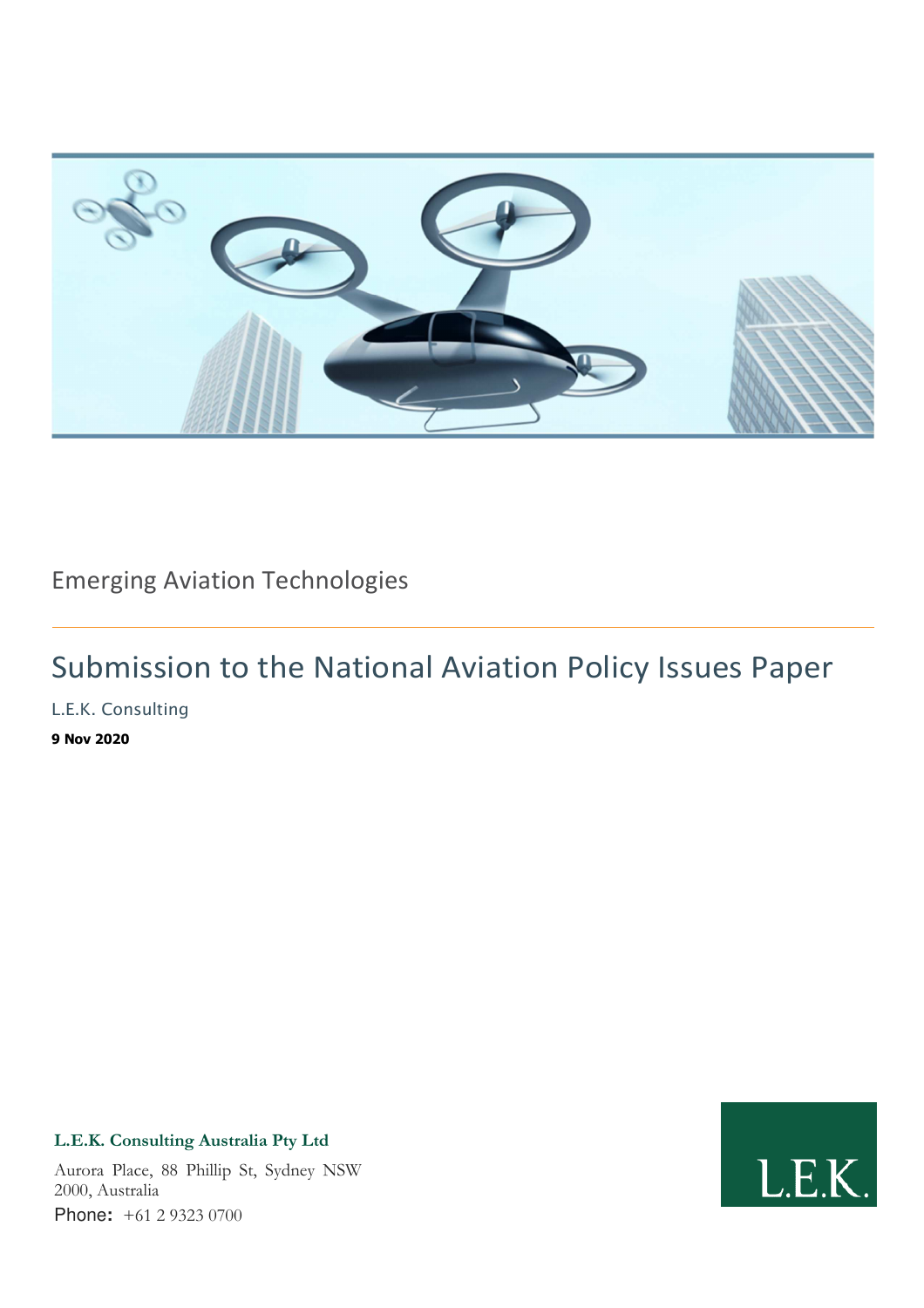## 1. INTRODUCTION

L.E.K. welcomes the initiative that the Department of Infrastructure, Transport Regional Development and Communications (DITRDC) has taken to prepare a National Emerging Aviation Technologies Policy Issues Paper on emerging aviation technologies. L.E.K. agrees with the potential opportunities that the sector brings to Australia, and the need to develop a comprehensive national policy. As well as the importance of a proactive and coordinated approach, that provides clarity to industry participants and creates an even playing field.

This submission details L.E.K.'s perspectives on the following 4 areas:

- Proposed core principles
- Government's roles and responsibilities
- Opportunities
- Barriers and actions

The focus of this submission is on the advanced aerial mobility (AAM) industry. However, many of the recommendations in this paper will be relevant to drones as well as for AAM.

### 2. PROPOSED CORE PRINCIPLES

The core principles articulated in the issues paper are relevant and critical to building a sustainable and safe industry. In addition to those listed, there are two further themes that should be considered.

#### Local industry and wider ecosystem development

In addition to supporting growth and investment in the AAM industry. It will be important to consider the wider ecosystem that the AAM industry will operate within. Supporting industries including advanced manufacturing, technology and R&D stand to benefit significantly from investment in the AAM industry. Realising these benefits will be key to maximising the economic development outcomes.

To do this the National Emerging Aviation Technologies Policy will need to:

- Support local industries to participate in the AAM industry supply chain
- Support the development of a skilled local workforce to support the industry and local supply chain
- Encourage partnerships between universities and businesses in the digital, telecommunication, and transport sectors
- Develop mechanisms to enable industry and governments (State and Commonwealth) to work together

#### Technology agnosticism

Globally there are over 200 different eVTOL manufacturers, with c. 15 aircraft currently undergoing certification with the Federal Aviation Administration (FAA). These aircraft have novel airframe designs and different types of propulsion technology. Also, eVTOL operators are focused on different market segments and are adopting unique go-to-market operating models.

In addition to the 'market management approaches' listed within the 'Core Principles', it will be important to take a technology agnostic approach. Practically, this means that policies and regulation should be developed in such a way to support all industry participants, regardless of their underlying technology.

L.E.K. Consulting Submission to the National Aviation Policy Issues Paper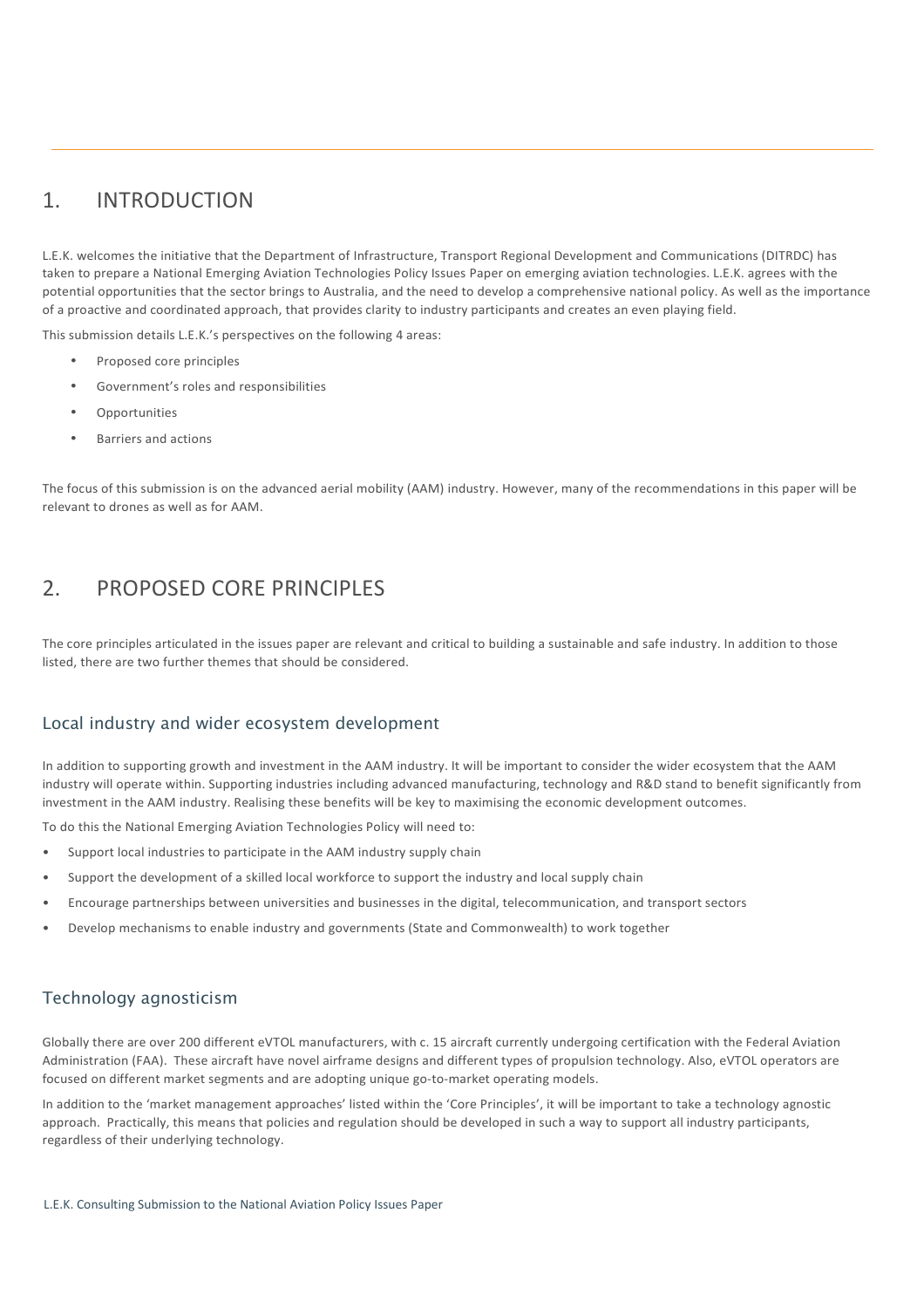### 3. GOVERNMENT'S ROLE AND RESPONSIBILITIES

L.E.K. commends the commitment to adopting a co-ordinated and consistent approach across all states. In other industries, such as rail, a fragmented approach to regulation and standards development can result in inefficiency and sub-scale markets that deter and inhibit investment and innovation. It is important to have simple, consistent standards across jurisdictions that minimise duplication of effort, and support the development of a nationwide AAM industry. A comprehensive national policy should:

### Establish a consistent and co-ordinated approach across all levels of government

There are a number of areas where government involvement could enable the development of the AAM industry, or indeed where inaction could obstruct progress. It is important, as previously discussed, to have strong Commonwealth leadership to ensure a consistent and coordinated approach across the country. As well as to agree a unified approach towards airspace management, safety, security, privacy and environmental impact.

However, the role of state should not be underestimated. The state departments and agencies will need to be heavily involved in many critical areas of industry development including, but not limited to:

• Selection and permitting of Vertiport sites and approval of designs

• Administering and enforcing policy and regulations relating to noise levels on the ground, other environmental impacts of AAM operation and privacy issues relating to overlooking over private property

They will also need to work with industry and local government to build the social licence to operate. As a result, co-ordination between all levels of government will be essential. Pro-active engagement between relevant agencies at a local, state and Commonwealth level will be necessary to establish consistent policies and regulations.

As well as a clear lead agency at the Commonwealth level, there should be a lead agency in each State. This is important given that many considerations around industry development will be locally driven. This lead State agency should be empowered to partner with industry participants, working through the critical areas identified above – with clear delineation of roles and responsibilities between the state and Commonwealth.

#### Provide regulatory clarity and certainty

Regulatory risk is a major concern for AAM industry participants. Regulatory certainty is therefore an essential criterion for market participants when selecting which international jurisdictions to invest in. In practice, this means providing confidence in the government's intent, and clarity about the regulatory play book. The Commonwealth can support the development of the AAM industry in Australia through a series of relatively simple steps. The Government should establish and publish clear guidance on how it expects the AAM industry in Australia to develop, and what it will do – and also what it won't do – to support the industry. This will ensure expectations are clear, and provide certainty to participants who potentially want to invest.

#### Move quickly to capitalise on the AAM opportunity

The AAM industry it is developing quickly and is on the cusp of commercialisation. Uber Air, EHang, Volocopter, and Lilium have signalled their intent to launch commercial passenger operations within the next 5 years. Commercial proponents are well backed and have global ambitions. In 2020 alone, there has been over a billion dollars invested in the industry.

AAM could evolve to become a substantial industry in Australia. Some states are already viewed favourably by the international AAM community as a potential early launch location. Uber has selected Victoria as a first test site and Wing has deployed its drone deliveries in ACT and NSW. Combined these place Australia in a strong international position as an early launch jurisdiction.

However, other jurisdictions are also moving quickly. The US, Singapore, South Korea, Germany and New Zealand have all launched national programs to accelerate AAM. At the city level, Munich, Vancouver, Dubai and Guangzhou are developing local technologies or engaging in partnerships to enable international expansion from existing primary testing and development sites. It is important that the Commonwealth and state governments continue to pro-actively engage and enable the development of the industry within Australia. Action taken by the New South Wales and Queensland Governments to partner with industry proponents and establish designated testing facilities for eVTOL and drones respectively, are strong positive steps and should be followed up to further enable to pathways to commercialisation.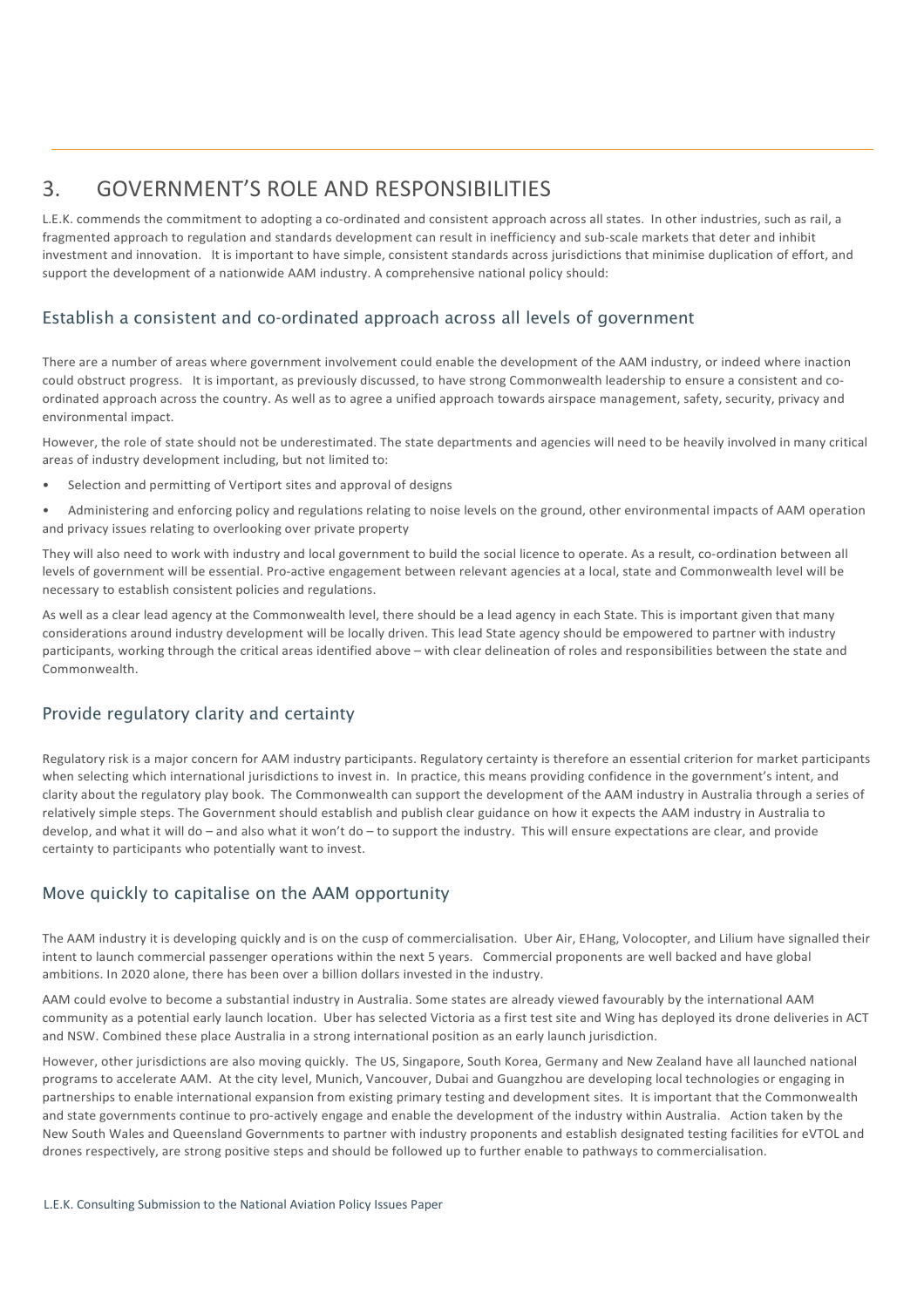### 4. OPPORTUNITIES

The development of an AAM industry in Australia brings a number of opportunities. In addition to delivering transport benefits, by reducing travel times and increasing reliability for freight and passengers, and supporting the decarbonisation of the transport fleet - It also offers significant industry development and regional connectivity benefits.

The industry also presents a number of additional opportunities for Australia. The National Emerging Aviation Technologies Policy should capitalise on the following opportunities.

#### Attract foreign investment

AAM is expected to transform the aviation industry. Once at scale, the industry will become a material part of the Australian aviation industry. As a new and growing industry, it presents an opportunity to attract foreign direct investment, and support economic growth. The establishment of the AAM industry will also create a variety of operational and support industry employment jobs. Many of those jobs will require similar skills to those currently used in the aviation industry.

#### Capture broader ecosystem employment opportunities

In addition, to direct employment opportunities, the AAM industry will create jobs in the broader ecosystem, in areas such as advanced manufacturing, smart city transport infrastructure and research and development.

To maximise the wider economic benefits, it will be important for Government to take a key role in facilitating the industry's development. This could be through a range of mechanisms, including direct engagement with adjacent industries or supporting local R&D. As the industry grows, the Government could have a role in facilitating connections across all parts of the value chain to provide access to talent and connecting participants.

#### Build a reputation globally as a leading innovator

Participation in the AAM industry gives Australia a seat at the table of the global AAM conversation - allowing us to lead policy setting in a way that benefits Australians. It will also build Australia's brand and reputation for innovation. As well as increasing the attractiveness of Australia for technology investment in other industries.

#### Connect regions with relatively less capital investment

Connecting regions is becoming increasingly important. COVID-19 is driving decentralisation, as employers adopt remote working models.

AAM has the potential to transform the way we travel to and from our regional centres. Enhancing connectivity between regional hubs and urban centres. Driving significant benefits to the economy, as well as improving access to employment, health care, education, and services for communities across Australia. It will increase the attractiveness of regional areas for investment by other industries, increased tourism and attendance of regional special events.

The capital cost of building new roads or developing high speed rail connectivity between regional and urban centres can be significant. AAM could be a more cost-effective method of providing high speed connectivity for some city pairs. Especially where the cost and complication of scaling general aviation, or constructing fixed infrastructure, do not justify the likely patronage demand.

Because AAM does not require significant and complex infrastructure, it is relatively quicker to establish and faster to scale than road and rail networks. Furthermore, the interconnected hub style nature of future AAM networks means that just a handful of Vertiports creates numerous routes. It is also easier to scale over time and match demand. Enabling smaller communities to be connected, and providing greater flexibility that fixed infrastructure alternatives.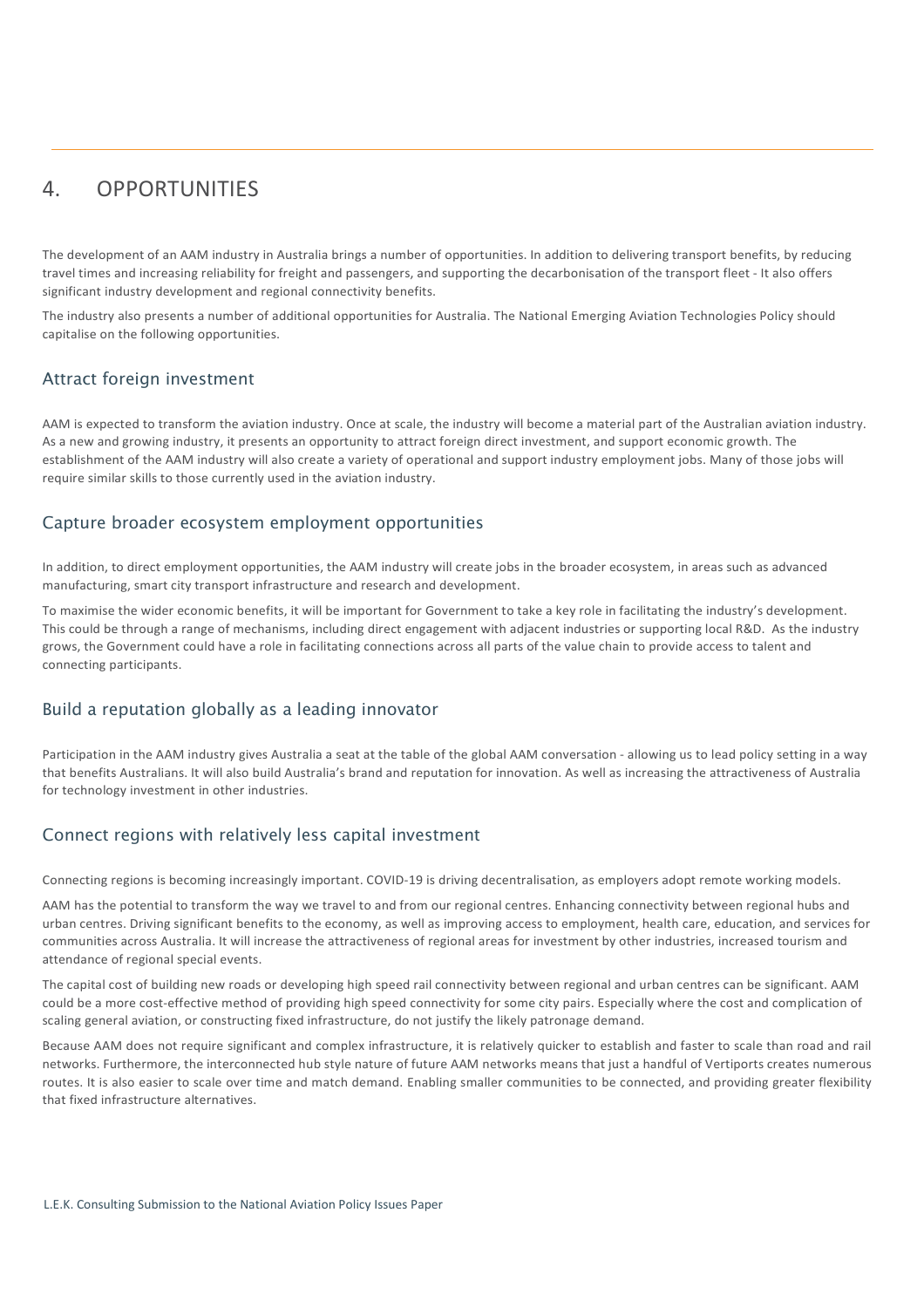### 5. BARRIERS & ACTIONS

There are a number of barriers to the development of the AAM industry, many of which are listed in the issues paper. In addition to this we recommend that careful consideration is given to the barriers that most directly impact the commercial attractiveness of the AAM industry.

The following key drivers of commercial attractiveness need to be considered in the final policy position.

#### Supporting network scale

As with many industries, the economics of AAM flight improve considerably with scale. Fixed overhead costs can be amortised across a larger transport task. Specifically, for AAM operations, as the number of nodes in the network grows, the number of potential operating routes grows non-linearly to accommodate scaled demand. Initially, when the network has a few vertiports, there is a low share of trips that can be completed using one of the available routes; however, as nodes are added, connectivity improves. Even if nodes added later have relatively low traffic, there is significant benefit from the connection to existing nodes, and associated network effects. This has flow on effects to utilisation and the ability to deliver a cost per passenger km.

To sustain and support the industry it will It will be important that industry proponents can enter into the market and scale easily. Practically this will mean taking the following actions:

a) Accelerating the development of Vertiport design and construction standards. This will provide certainty to infrastructure investors and owners

b) Ensuring the process of permitting Vertiports is clear, unambiguous and expedient. So that market participants can confidently plan for growth

c) Supporting the placement of vertiports next to existing transport hubs or key destinations, to improve the connectivity of our transport networks

d) Fast-tracking the development of AAM Concept of Operations. By developing UAM corridors, traffic management and separation methodologies to enable greater volumes of eVTOL traffic

#### Enabling remote pilot capability

The National Emerging Aviation Technologies Policy should clearly distinguish between remote piloting capability and fully autonomous eVTOL operations. As the industry matures, it is expected that it will move towards remote pilot operations, before eventually becoming fully autonomous.

Remote pilot capability provides a key step change in the commercial attractiveness of the AAM industry. It will increase the capacity of the aircraft itself by freeing up the seat taken by a pilot, and reduce the cost to operate, as remote piloting will require significantly less labour. The dual effects of this will significantly improving flight economics.

Given the importance of this to the attractiveness of commercial returns of the AAM industry, consideration to enabling report pilot capability must be considered in the medium term (horizon 2) in c. 5-15 years.

#### Winning the social licence to operate

One of the greatest barriers to commercialisation is attaining the social license to operate, and this is a key area where the government can play a part to support the development of the industry. Social licence could be negatively impacted by community concerns around issues such as safety (to both users and the local population), noise, visual amenity, privacy, affordability and accessibility; and these factors, rather than any technical hurdles, may well prove to be the most substantial obstacle to the early development of the industry in Australia.

Winning the social licence to operate AAM will be key to the successful launch of the industry, but there is no single party that can clearly be responsible for achieving this. Ensuring social license is obtained and maintained will require the collaboration of multiple parties – Commonwealth, state and local governments, regulators, proponents and participants in the broader AAM ecosystem. Through effective collaboration and early, deliberate choices to engage with community concerns, the AAM industry can win the social licence to operate.